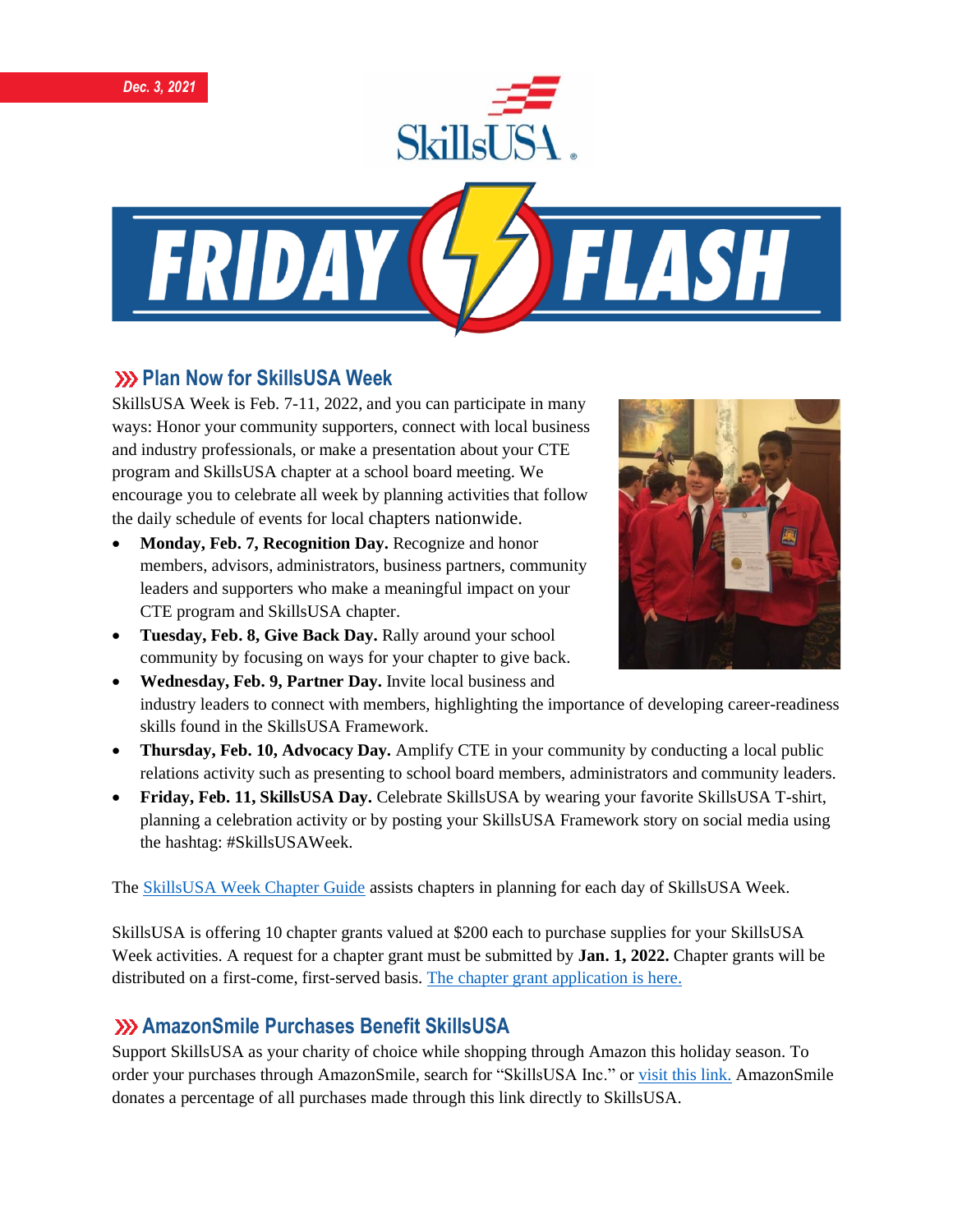### **Insulation and Air Sealing Materials Expertise on "SkillsUSA Technical Fridays"**

Join us for "SkillsUSA Technical Fridays," SkillsUSA's industry-led workshops that help teachers develop specific technical skills relevant to their career fields. On Dec. 10 at 4 p.m. ET, the presenter is Sam Myers, a building scientist and an expert on building performance



concepts. His session will focus on various insulation and air-sealing materials and installation procedures that help create a healthy, efficient and comfortable home. A live demonstration will be given to show you how to test a house to determine how airtight or leaky it is. There will also be free giveaways for up to 20 SkillsUSA instructors. The cost to attend the session is \$10. [Register here.](https://skillsusa.wufoo.com/forms/love-and-logic-and-technical-fridays-registration)

### **XX** The Best Way to Build a Successful SkillsUSA Chapter

You know you are having a great year in SkillsUSA, so why not be recognized for it? Did you elect officers, hold chapter meetings and engage in chapter activities? Then take it to the next level: complete the Chapter Excellence Program Quality Chapter application and receive the recognition your chapter has earned.

Start your SkillsUSA Chapter Excellence Program (CEP) application today and earn recognition for your chapter. [The online application is on the main page of the membership registration site](https://www.skillsusa-register.org/Login.aspx) once you log into your school account. [The "Build a Successful SkillsUSA Chapter Teacher's Guide 2.0" can be](https://www.skillsusa.org/programs/chapter-excellence-program/)  [downloaded here.](https://www.skillsusa.org/programs/chapter-excellence-program/) The guide offers simple and easy steps to follow on completing the application, engaging students in the process and infusing the SkillsUSA Framework into chapter activities.

For questions or help, contact SkillsUSA Customer Care at 844-875-4557 or b[y email.](mailto:customercare@skillsusa.org) You can also take advantage of a one-on-one coaching session with our CEP and Program of Work (PoW) coach, Kelli Engelbrecht[. Schedule your 30-minute Zoom coaching appointment here,](https://calendly.com/skillsusakelli) or call her at 573-321-1322. During the coaching session, learn how to integrate the SkillsUSA Framework, articulate your SMART goals and select and evaluate Essential Elements within your CEP application.

### **Solution Store Holiday Gift Guide**

There are only a few weeks left to order [Holiday Gifts](https://skillsusastore.mybrightsites.com/products?s%5Bf%5D%5Bc%5D%5B%5D=%2FGift+Collection) for the special people in your life. The best way to spread holiday cheer is by giving the gift of SkillsUSA! You can never go wrong with a cozy sweater or warm scarf. If that is not your style, SkillsUSA offers technology gifts, jewelry, wallets and more for those perfect gifts! Shop now on [The SkillsUSA Store!](https://skillsusastore.mybrightsites.com/products/716995)



# **SkillsUSA Professional Development in December**

Please join your fellow advisors for our December SkillsUSA Professional Development offerings. With upcoming topics like "Establishing a Framework Culture," "SkillsUSA Certification Bundle" and the "At-Work Series" (which includes critical thinking, conflict management and difficult conversations at work), these sessions can keep the school year moving in exciting directions. Learn more about